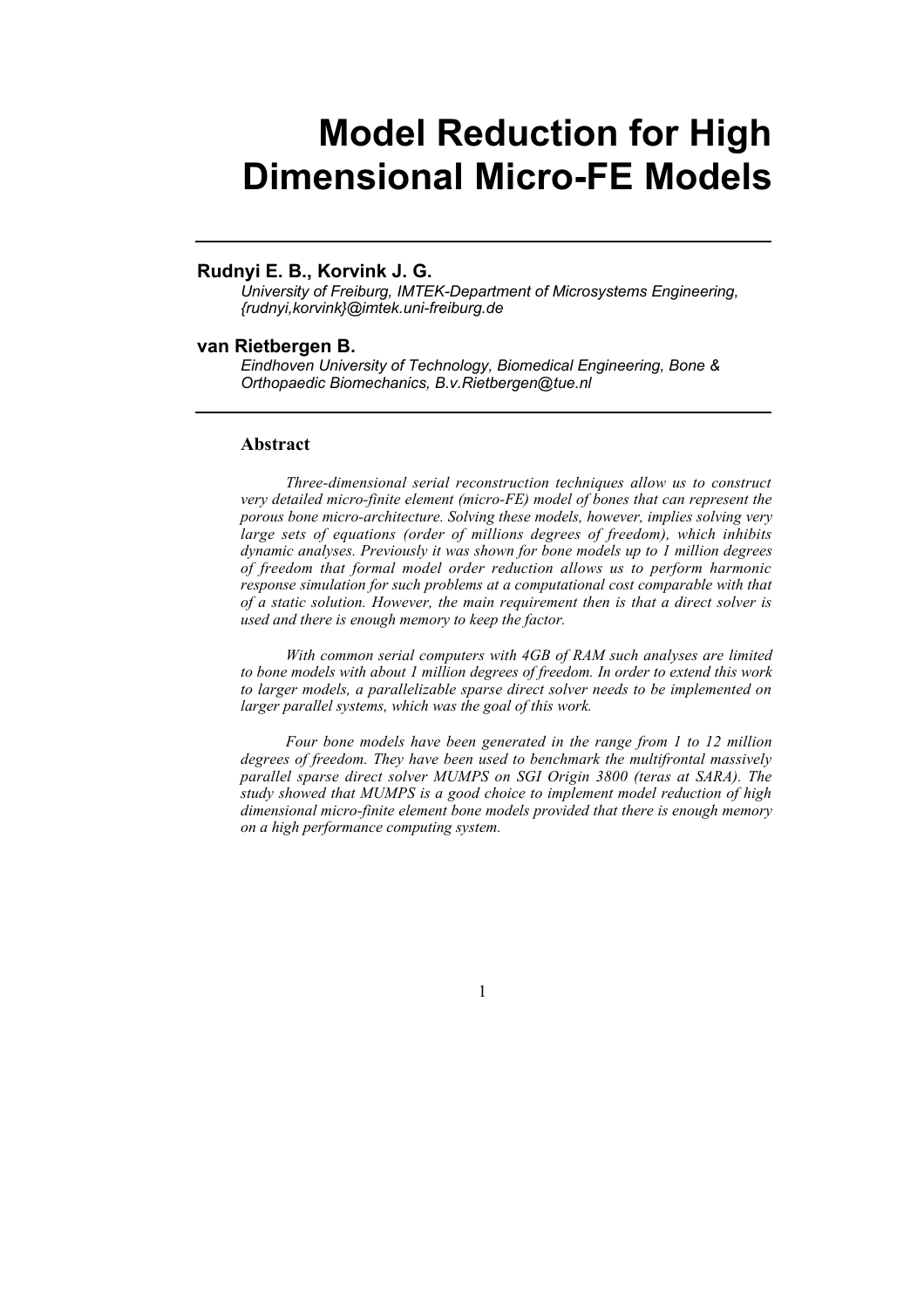## **Introduction**

Three-dimensional serial reconstruction techniques allow constructing very detailed micro-finite element (micro-FE) model of bones that can represent the porous bone micro-architecture [1]. Such models can be used, for example to study differences in bone tissue loading between healthy and osteoporotic human bones during quasi static loading [2]. The main disadvantage of this approach is its huge computational requirements because of the high dimensionality of the models. This led to the fact that such computational analyses are limited to a static solution. There is evidence, however, that in particular high-frequency oscillating mechanical loads (up to approximately 50 Hz) might play an important role in the bone adaptive response [3]. Hence, there is a need to extent these static analyses to dynamic ones.

Model order reduction is a relatively new area of mathematics that aims at finding a low-dimensional approximation for a high-dimensional system of ordinary differential equations. It has been used successfully over the last few years in different engineering disciplines like electrical engineering, structural mechanics, heat transfer, acoustics and electromagnetics [4].

Implicit moment matching based on the Arnoldi algorithm [5] is a very competitive approach to find the low dimensional subspace that accurately approximates the behavior of a high-dimensional state vector. At IMTEK, software MOR for ANSYS [6] has been used developed in order to perform model reduction directly to finite element models made in ANSYS. Its computational kernel has been employed for the two bone models of dimensions 130 000 and 900 000 accordingly and it has been demonstrated that model reduction can speed up harmonic simulation by orders of magnitude on a computer with 4 Gb RAM [7].

The bottleneck of model reduction based on the Arnoldi algorithm is a solution of a system of linear equations that should take place for each Arnoldi vector [6]. As a result, the use of a direct solver is preferred. However, 4 Gb of RAM happens to be enough to keep a factor of a bone model up to 900 000 only [7]. The treatment of models with higher dimensions requires parallel computing.

The goal of the current work is to investigate what dimension of a bone model one can afford with the multifrontal massively parallel sparse direct solver MUMPS [8][9]. We first introduce the bone models employed as benchmarks. After that, we present the results obtained on SGI Origin 3800 (teras at SARA, http://www.sara.nl/userinfo/teras/description/index.html) and make conclusions.

2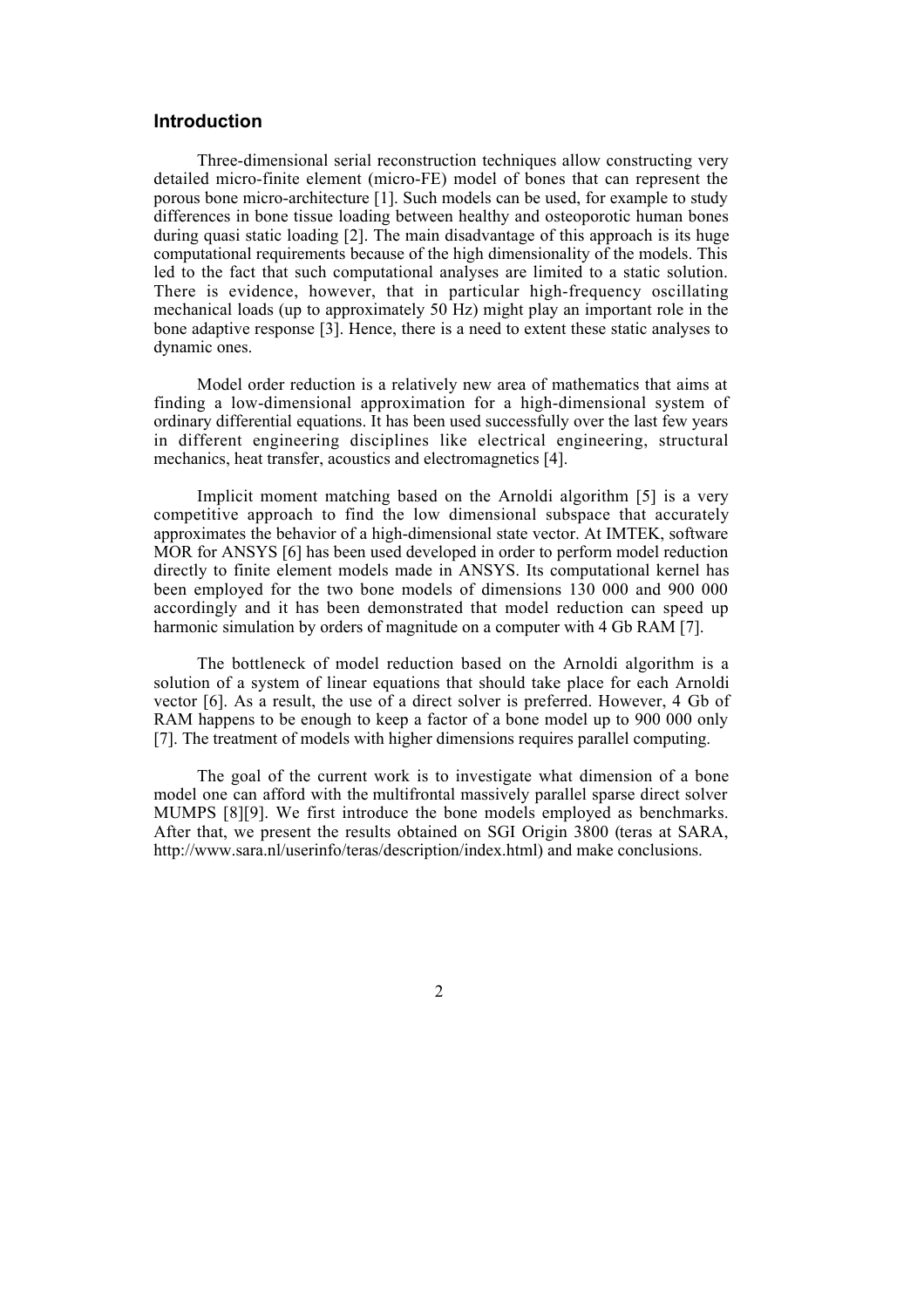# **Benchmarks of Micro-FE Bone Models**

The bone models are presented in Table 1. The matrices are symmetric and positive definite.

The first two models, BS01 and BS10, are from [7]. They have been used for debugging the code. The new bone models have been obtained from another bone sample that was scanned with higher resolution. Models from B010 to B120 represent increasing subsets from the same bone sample.

|                               | <b>BS01</b> | <b>BS10</b> | B010     | B025     | <b>B050</b> | B <sub>120</sub> |
|-------------------------------|-------------|-------------|----------|----------|-------------|------------------|
| number of<br>elements         | 20098       | 192539      | 278259   | 606253   | 1378782     | 3387547          |
| number of<br>nodes            | 42508       | 305066      | 329001   | 719987   | 1644848     | 3989996          |
| number of<br>Do <sub>Fs</sub> | 127224      | 914898      | 986703   | 2159661  | 4934244     | 11969688         |
| nnz in half K                 | 3421188     | 28191660    | 36326514 | 79292769 | 180663963   | 441785526        |

*Table 1 Bone micro-finite element models*

The matrices as well as the driver to call MUMPS are available at Oberwolfach Model Reduction Benchmark Collection [10] (http://www.imtek.unifreiburg.de/simulation/benchmark/).

# **Performance of MUMPS on teras**

Numerical experiments have been performed on SGI Origin 3800 (teras at SARA). MUMPS version 4.6.1 has been compiled with the MIPSpro compilers suite version 7.3.1.3m with full optimization (-O3) as a 64-bit application. The host processor has been used exclusively for matrix assembly (PAR=0) and did not take part during factorization. As a result, we use for plotting the number of processors reduced by one.

One processor on the SGI Origin 3800 is recommended to use about 1 Gb of memory and hence the minimal number of processors depends on the problem size. Memory requirement depends on the number of nonzeros in the factor. Fig 1 displays the ratio of nonzeros in the factor to nonzeros in the matrix as a function of the matrix dimension after METIS [11] and PORD [12] reordering. It shows that the first two matrices treated in [7] are much easier to deal with as the number of nonzeros in the factor is about only 10 times more than in the matrix. The connectivity in the new four matrices is much higher, the number of nonzeros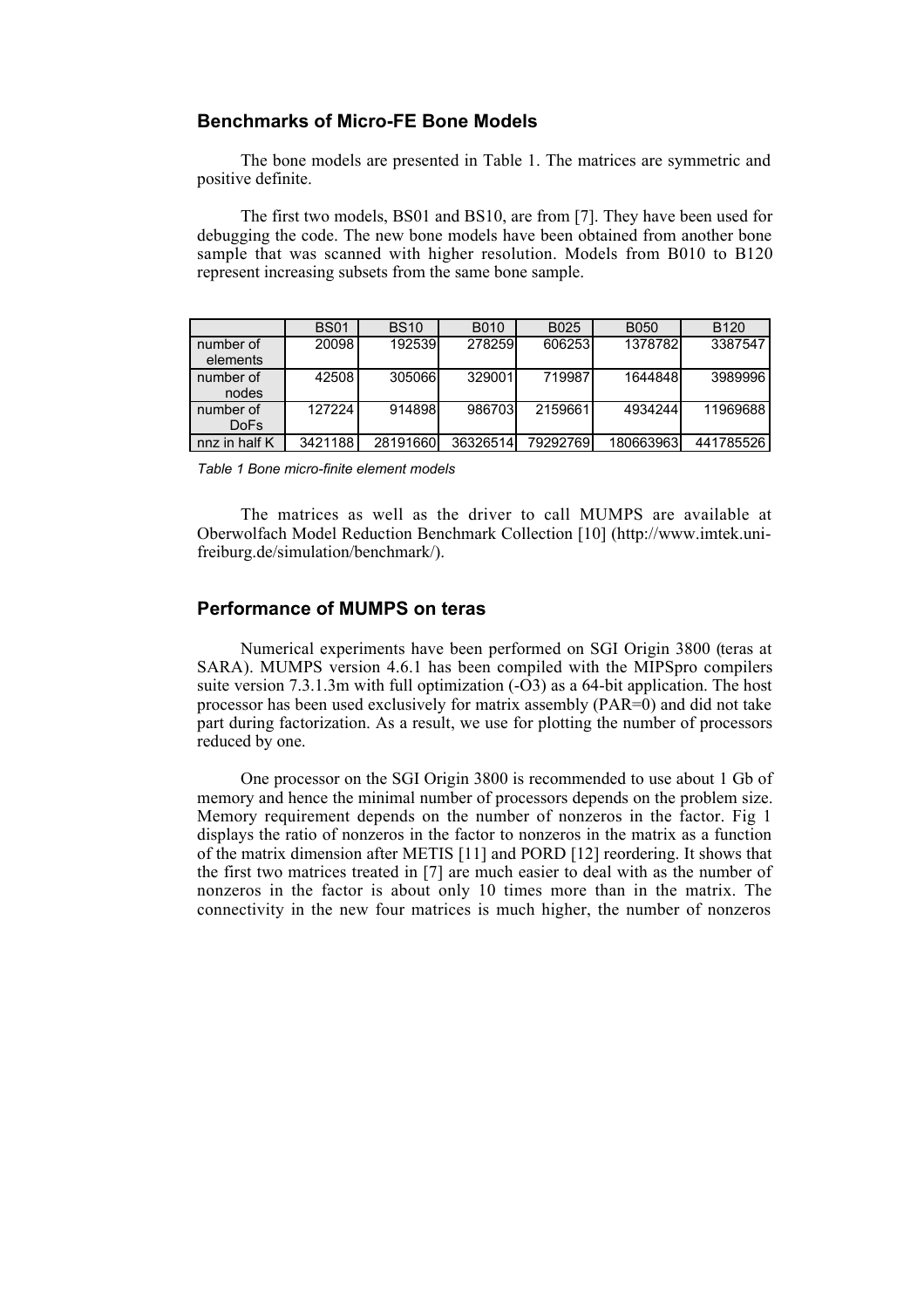being about 40 times more than in the matrix. Note that the number of nonzeros in the matrix is proportional to the matrix dimension (see Table 1).

METIS reordering [11] gives the number of nonzeros in the factor about 14% less than PORD reordering [12] but unfortunately METIS is not yet fully 64 bit compliant [13] and could not be employed for matrices with higher dimensions.

Fig 2 to 4 show the dependence of the wall time, the total memory (INFOG(19)) and memory on the most memory consuming processor (INFOG(18)) for matrix B010 as a function of the number of processors (not counting the host processor). The behavior is similar for other matrices.



*Fig 1 The ratio of nonzero elements in the factor to nonzero elements in the matrix.*



*Fig 2 The wall time in s to factorize matrix B010 as a function of the number of processors.*

4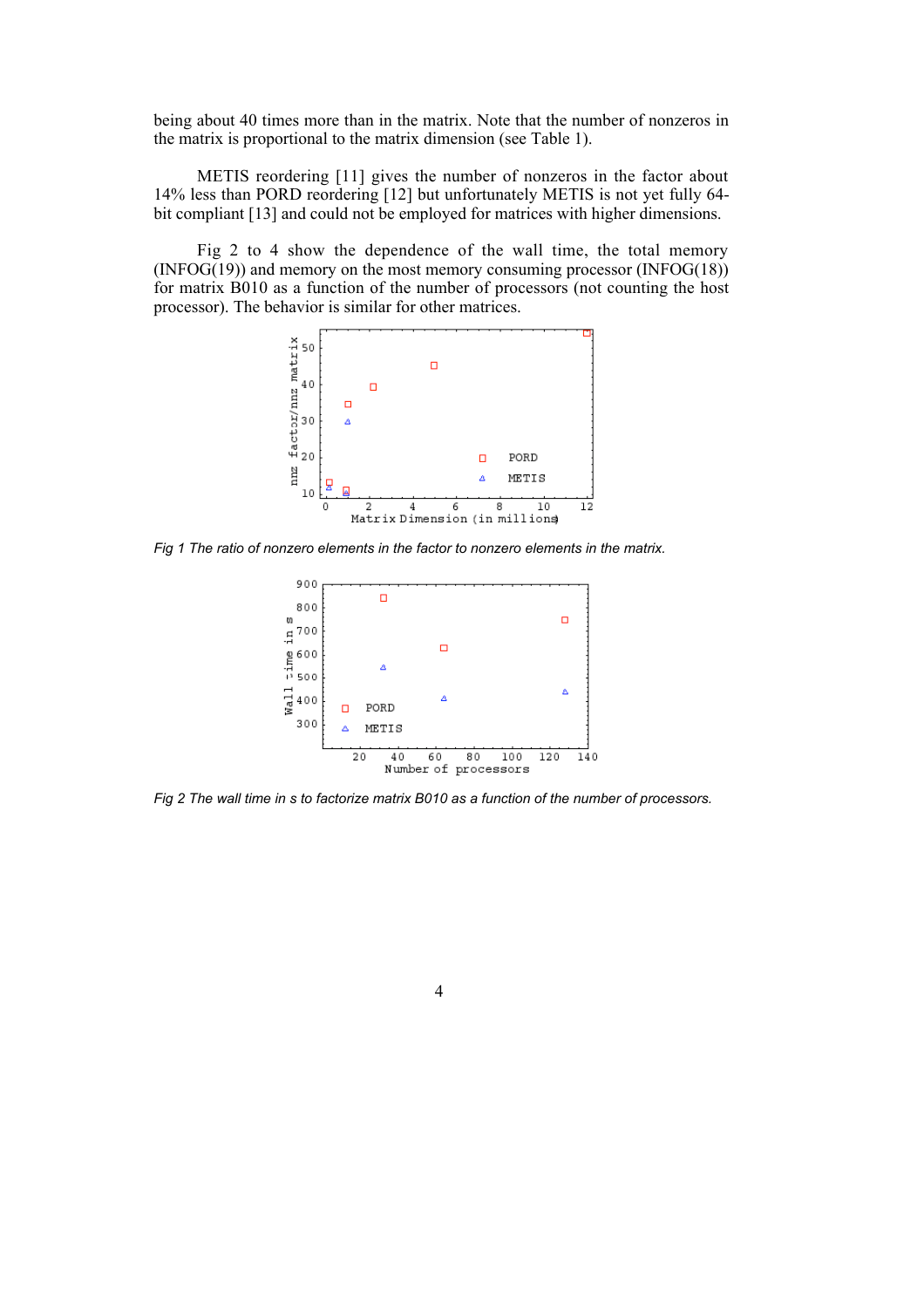

*Fig 3 Total memory in Gb (INFOG(19)) to factor matrix B010 as a function of the number of processors.*



*Fig 4 The memory in Gb on the most memory consuming processor (INFOG(18)) to factor matrix B010 as a function of the number of processors.*

Our observations can be summarized as follows:

- The total memory required MUMPS to factorize a matrix is not constant and gradually grows when the number of processors is increased.
- There is an optimal number of processors to employ that depends on the matrix dimension.
- METIS reordering allows MUMPS for more efficient distributed computing than PORD.
- Provided there is enough memory to keep the factor, MUMPS allows us for efficient implementation of model reduction: to factorize a matrix once and then use back substitution during the Arnoldi process.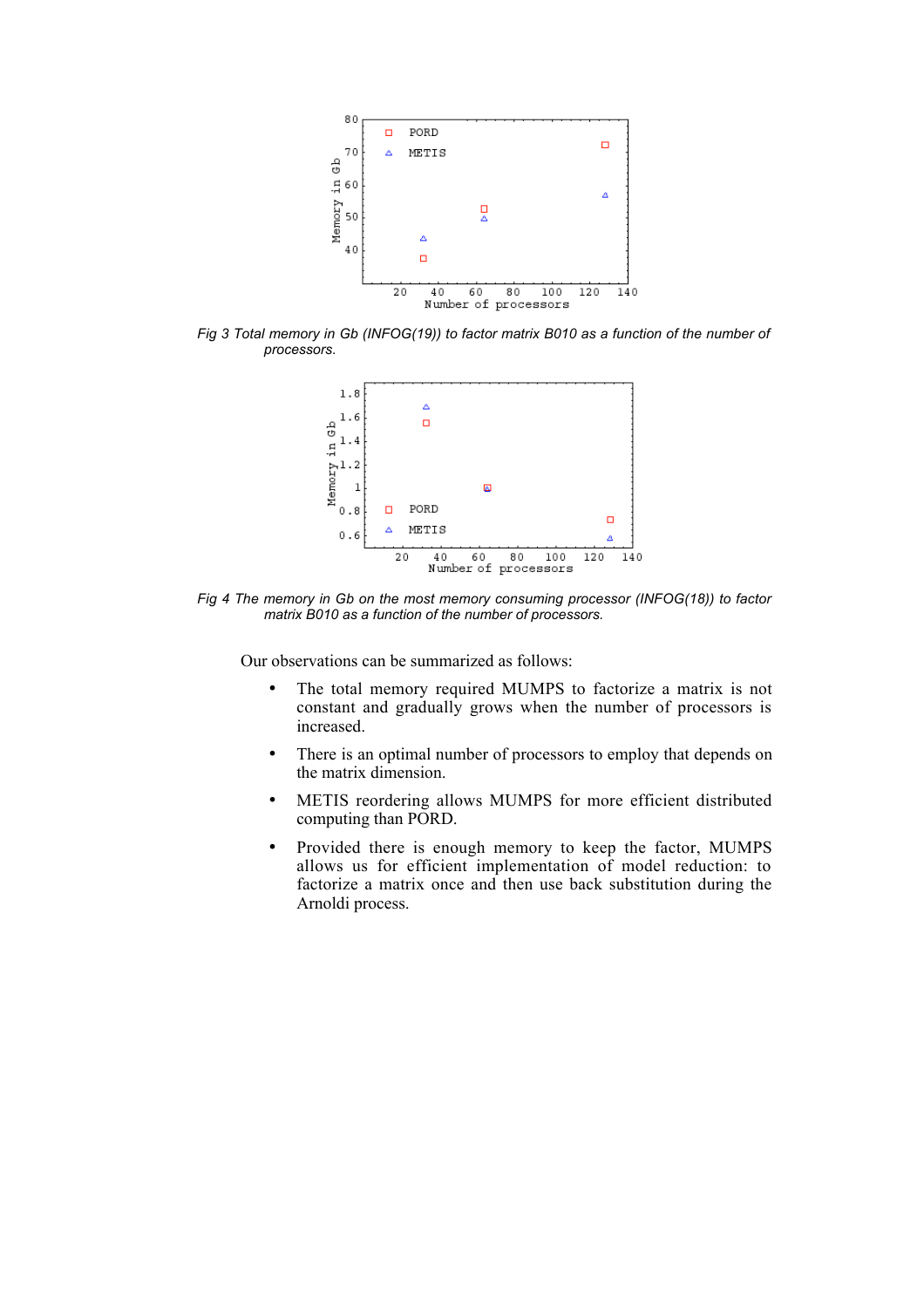Fig 5 shows memory required by MUMPS per number ((INFOG(19) divided by the sum of nonzeros in the factor and the matrix) as a function of the number of processors for the four new matrices in the case of PORD reordering.



*Fig 5 Memory required MUMPS per number as a function of the number of processors.*

The matrix B120 requires about 1 Tb of RAM and if we want to treat bone models similar to the new benchmarks up to dimensions of 100 millions we may need up to 10 Tb of RAM.

# **Conclusion**

The study showed that MUMPS is a good choice to implement model reduction of high dimensional micro-finite element bone models provided that there is enough memory on a high performance computing system. In the future, the memory requirements can be reduced when METIS becomes 64-bit compliant.

Trilinos [14] interfaces MUMPS and, in our view, this is the best option to integrate MUMPS [8][9] with MOR for ANSYS [6].

## **Acknowledgment**

The work has been performed under the Project HPC-EUROPA (RII3-CT-2003-506079), with the support of the European Community - Research Infrastructure Action under the FP6 "Structuring the European Research Area" Programme.